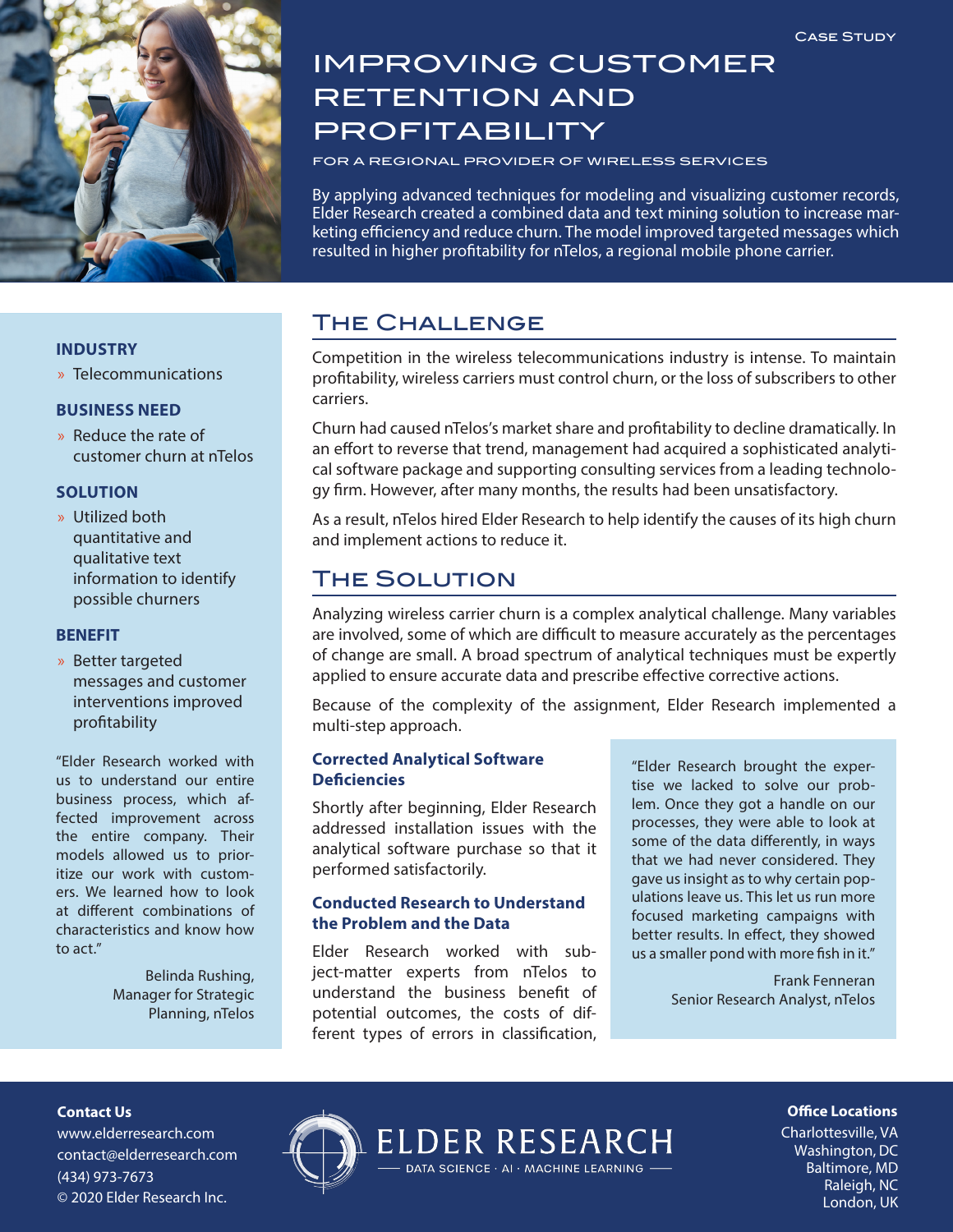the sources of data available, and the actions possible given predictions. Inside each data source of value, careful attention was paid to the type, meaning and valid ranges of each factor.

#### **Improved the Accuracy of Input Data**

The data audit by Elder Research revealed serious flaws in the input data which made it unsuitable for analytic purposes. To improve the data, Elder Research created and employed custom data-verification software to ensure that the data met the accuracy standards required by predictive models.

#### **Employed Predictive Modeling to Reduce Churn**

Elder Research built predictive models connecting churn to key variables, such as the nature of the customer's contract, the length of time remaining on the contract, the customer's credit score, the type of plan, the number of roaming minutes used, and the region of the country.

These analyses enabled Elder Research to assign "mostlikely-to-leave" scores to nTelos's customers and predict 90 days in advance which ones would churn. The call center could then target high-risk customers with appropriate incentives for a positive intervention.

The new predictive model proved to be 2.5 times more effective than the client's previous methods for churn. Further, the new models prioritized likely churners so that intervention was twice as effective as before.

#### **Incorporated Call Center Knowledge into Models**

Realizing that the comments from customers recorded by the company's call center could provide useful predictive data, Elder Research began mining this text information for predictive probabilities. The team also depicted this statistical data visually in tag clouds, graphic images that correlate keywords used by customers with their ultimate actions.

The illustration below shows a tag cloud for phone customers who churned voluntarily (i.e., they made their own decision to terminate their services and were not forced to do so for non-payment or other reasons). The word blackberry appears in large green type, which indicates that it is frequently mentioned by customers in this category but is not strongly correlated with churn. On the other hand, the word iphone is in smaller, red type, which indicates that it is infrequently used but strongly correlated with this category of churn. (At the time, nTelos did not offer the iPhone.)

The "likelihood to churn" models were then enhanced by adding information from call center conversations. Mining this text enriched the features available to the models and enabled Elder Research to increase the targeting effectiveness by a further 3.1 percent.

motorola a854 milestone



Tag cloud for voluntary customer churn. Words that are used more frequently appear in larger type, and words with stronger correlations appear in dark red.

**Contact Us**

www.elderresearch.com contact@elderresearch.com (434) 973-7673 © 2020 Elder Research Inc.



#### **Office Locations**

Charlottesville, VA Washington, DC Baltimore, MD Raleigh, NC London, UK